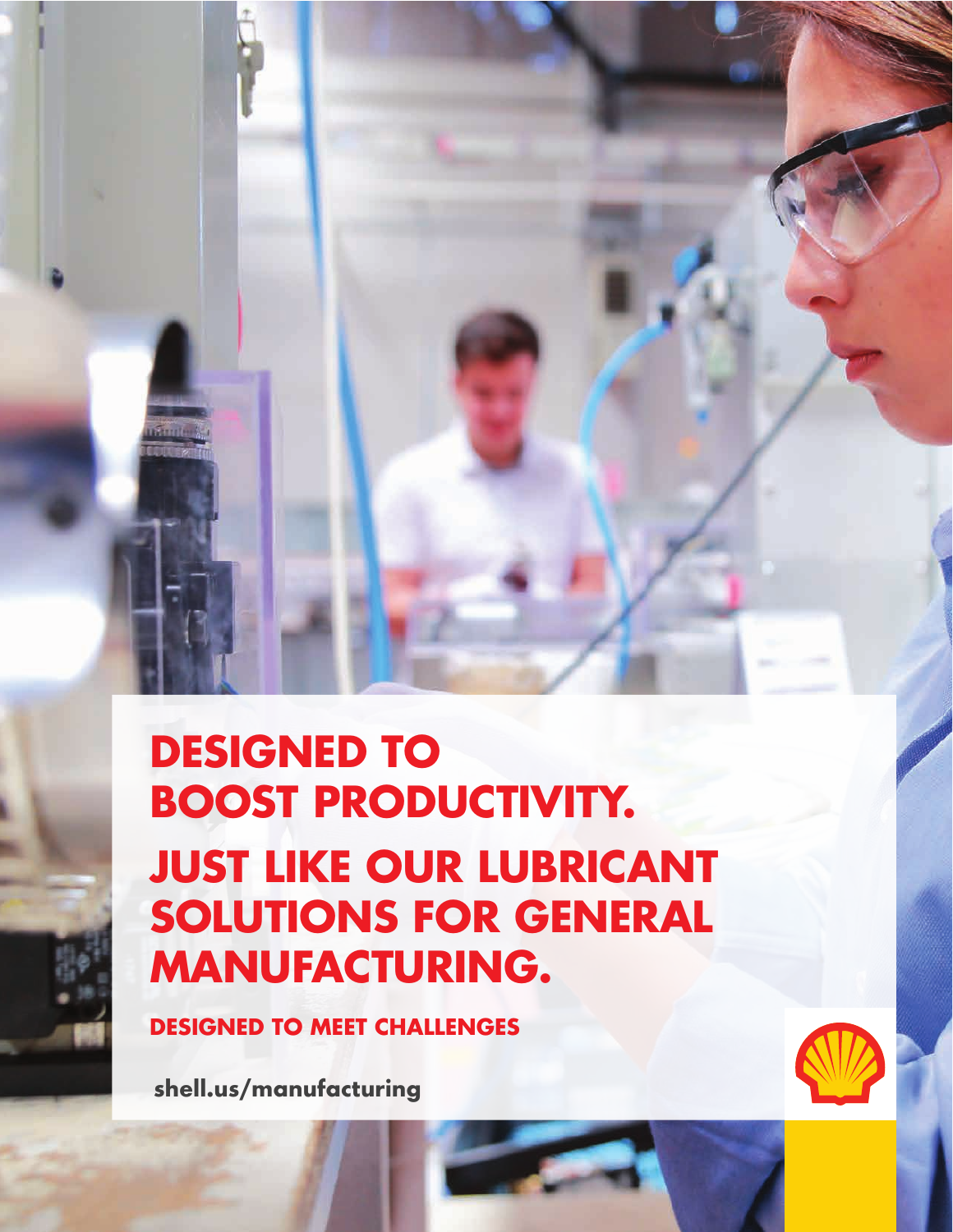## **LUBRICANTS DESIGNED TO INCREASE PRODUCTIVITY THROUGH ENHANCED EFFICIENCY, PROTECTION, AND OIL AND EQUIPMENT LIFE**

## **DESIGNED TO IMPROVE PROFITABILITY**

One break in a production line can shut down your whole operation. At Shell Lubricants, we appreciate that being competitive in the global manufacturing market means meeting deadlines and constantly striving to increase production, reduce downtime and maintain product quality. Choosing the right lubricants and the services related to your needs can help to make a real difference to your entire operation.

Our technology-leading industrial lubricants, which are developed, researched and supported by our international team, can help you to reduce your process and equipment-ownership costs by providing

- enhanced protection
- extended oil and equipment life
- improved efficiency

#### **UNDERSTANDING YOUR NEEDS**

Because we support thousands of different manufacturing businesses, we understand the crucial roles that lubricants play in your facility. Whether you want to extend the life of your equipment or increase the productivity of your assembly line, we have a wide range of oils and greases to choose from.

Our international network of experts can work with you to design a package of products and services that will meet your specific needs and help to increase your profitability. Not only do we supply an extensive range of lubricants, we also aim to help you to

- choose the right products
- store and apply your lubricants correctly
- achieve continuous improvement through equipment and process performance monitoring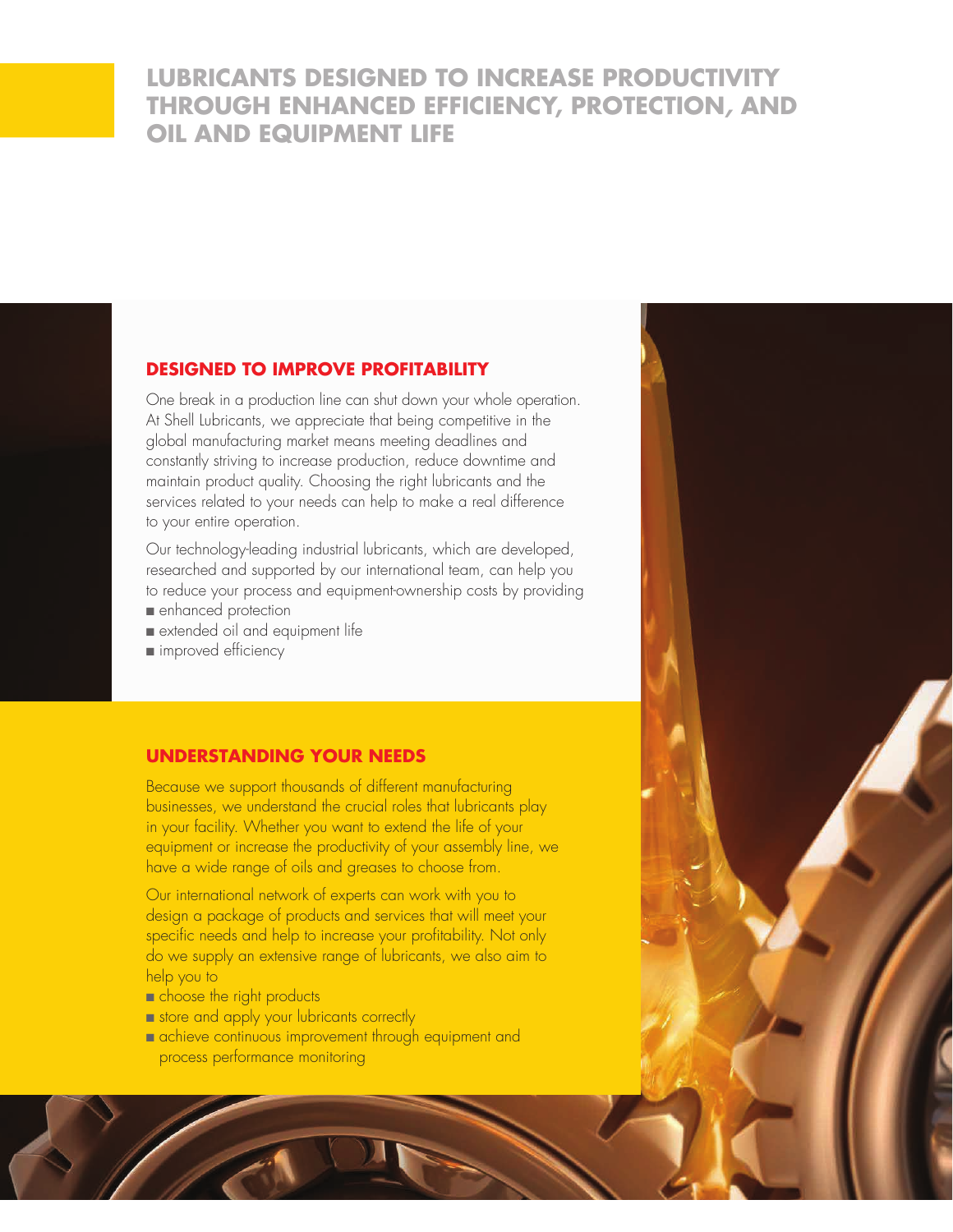

## **LUBRICANTS – SMALL COST, BIG IMPACT**

Buying low-quality lubricants can be a false economy. Lubricant costs can be as little as 5% of the total ownership costs. We focus on providing performance products that can help to reduce maintenance requirements and energy use, and services that are designed to improve maintenance and business practices, and thus lower your overall costs.





## **DELIVERING VALUE**

By designing the right lubricants and services for your requirements, we can help you to significantly reduce your total operating and equipment-ownership costs. For example, using high-quality, appropriate lubricants and services correctly can lower your operational and maintenance costs, and extend the life of your equipment.

### **LOCALLY SUPPORTED INTERNATIONAL PRODUCTS AND SERVICES**

We have an international organization with experts in the lubrication of critical equipment based across the world. This means that we can deliver consistent-quality products wherever you operate, for example:

- oils and greases for manufacturing production processes
- initial-fill lubricants for pumps, gearboxes, compressors, bearings, hydraulic systems and other industrial equipment

Our experts can work with you to analyze your needs and help solve your problems. They can provide and help to implement a lubrication plan designed to unlock your manufacturing potential.

We offer a wide range of lubricant-related services to help you maximize the positive impact of lubricants on your operation. These services can include lubricant surveys and recommendations, inventory management, health and safety advice, and staff training.

For example, the Shell LubeAnalyst oil condition monitoring service can be a vital tool in extending your equipment life. This health check for lubricants and machinery is designed to reduce costs and add value by

- identifying potential oil or equipment failures before they become critical
- extending lubricant life, thus reducing change-out downtimes and procurement costs
- reducing risks and contributing to safe and reliable operations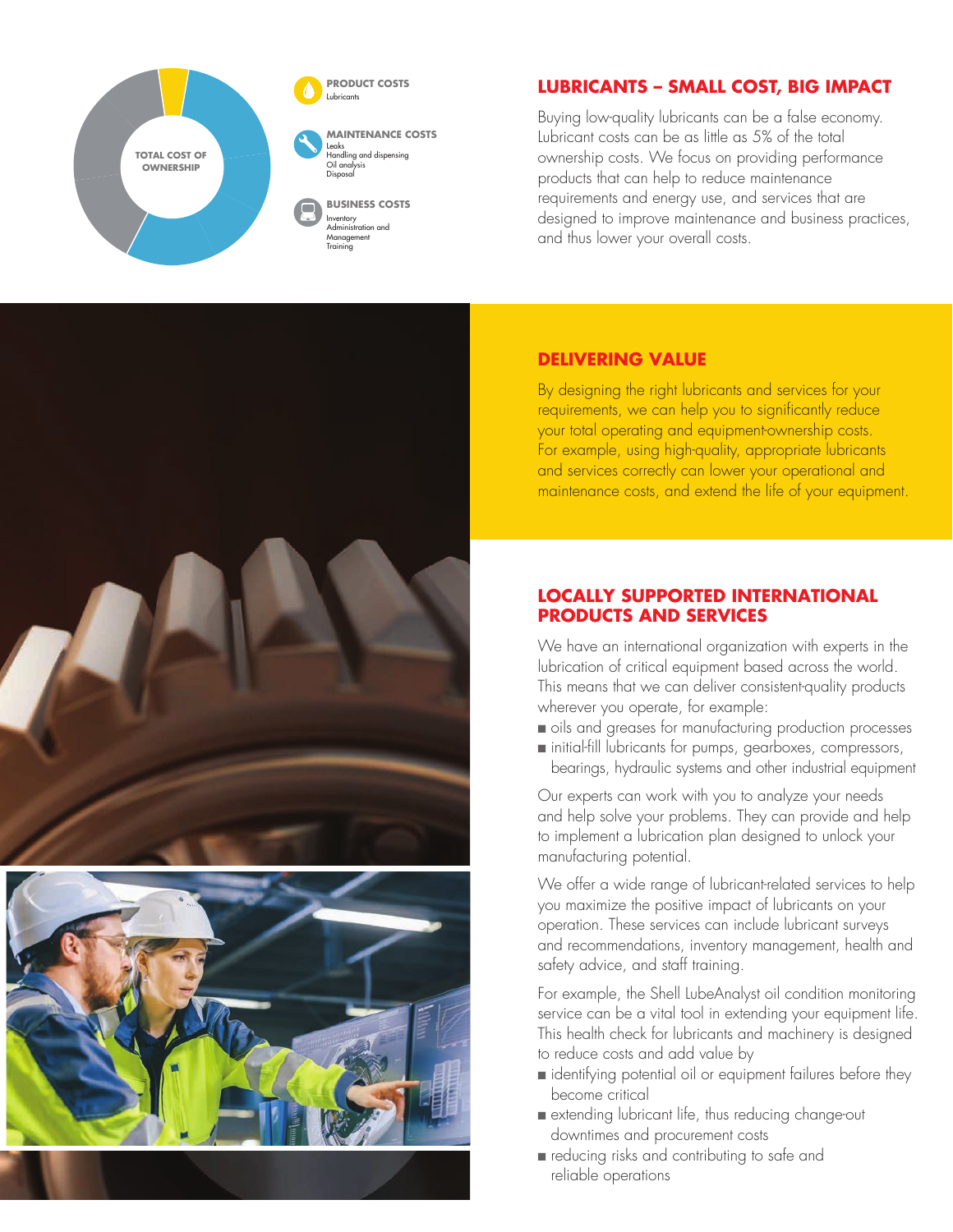## **HARNESSING TECHNOLOGY TO DELIVER VALUE THROUGH THE CREATION OF SOLUTIONS, SUCH AS ENERGY-EFFICIENT AND LONG-LIFE LUBRICANTS, IN RESPONSE TO CUSTOMERS' NEEDS**

## **TECHNOLOGY WORKING FOR YOU**

The development and application of innovative technology sit at the heart of everything we do at Shell. We invest in cutting-edge laboratories in Asia, Europe and the USA and recruit top-class scientists.

They are the people who develop products that make a difference to your business, even under the most challenging conditions. From the Panama Canal and the Airbus A380 to Ferrari, what we learn in our collaborations, we use to create lubricant solutions to fulfil your business needs.

And we do not just have some of the best lubricants, we also have some of the world's leading field experts working with customers every day to apply these solutions. The result? Technology that delivers value to your operation.

**ENERGY EFFICIENCY:** Energy costs are high, and many manufacturers are looking to increase profitability by reducing electricity use. That is why we have developed a range of synthetic lubricants designed to help your equipment operate more efficiently. For example, Shell Tellus S4 ME can help to improve the energy efficiency of hydraulic systems. In a carefully controlled test cycle, one injection moulding equipment maker measured energy savings of up to  $6.4\%$ <sup>1</sup> in the hydraulic systems in which Shell Tellus S4 ME was used.





**EXTENDED OIL LIFE: Minimizing maintenance** downtime is a common goal in manufacturing. Many of our customers benefit from keeping their equipment running efficiently for longer by using our high-quality synthetic lubricants and services. For example, one manufacturer reported that it has doubled its air-compressor oil-drain interval and halved its oil consumption by using Shell Corena S4 R oil with the Shell LubeAnalyst service, which is saving more than \$12,0002 annually per compressor.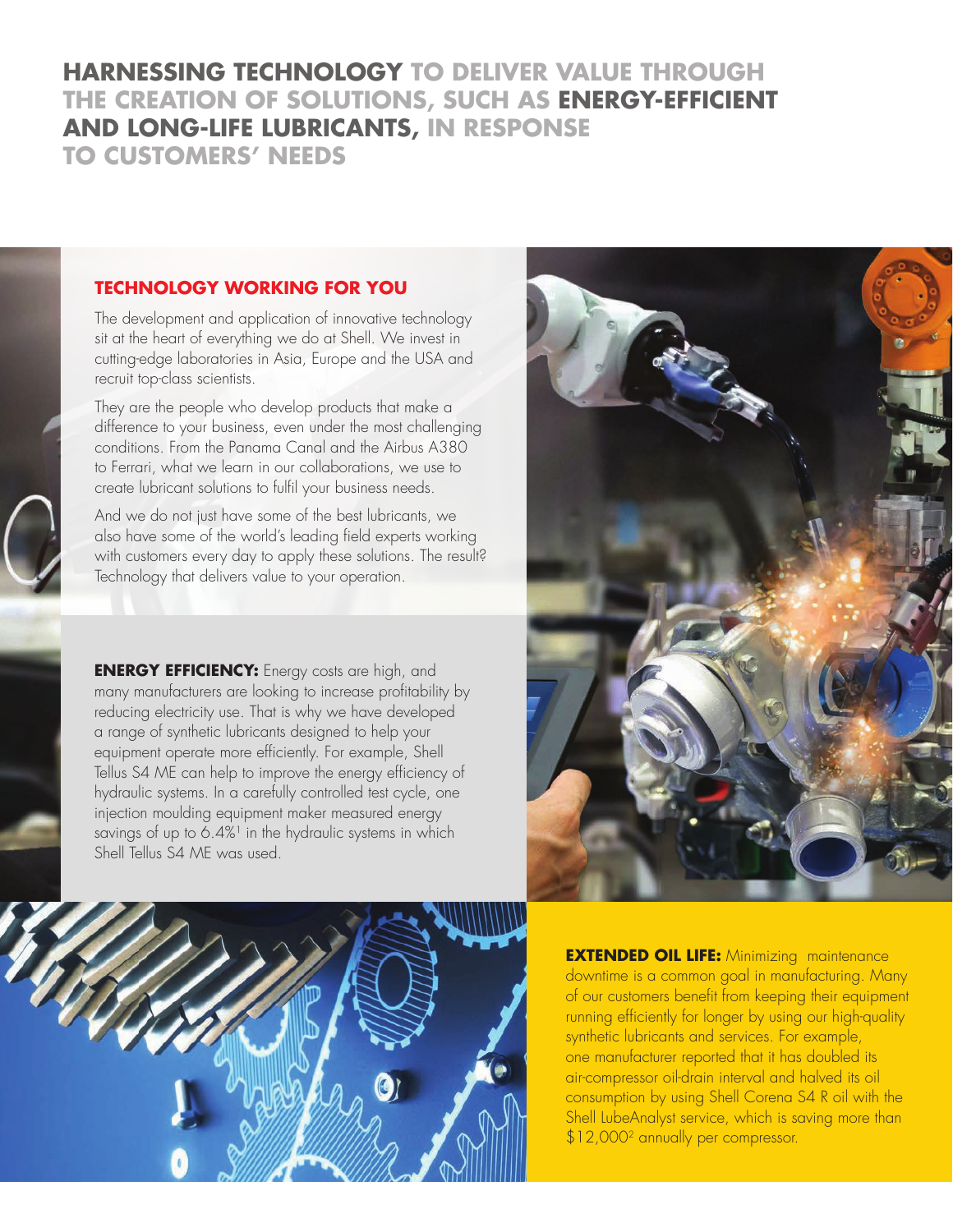

## **WORKING WITH INDUSTRY**

Because lubricants are critical machine components, we work with equipment manufacturers to make sure that our products help to enhance machine efficiency and offer increased protection and extended oil and equipment life.

We have long relationships with the leading equipment manufacturers. Many of these companies supply their equipment containing a Shell lubricant as an essential component of the machine.

We have over 3,000 recommendations or approvals across our product range from equipment manufacturers, including approvals from

- ABB
- Bonfiglioli
- Bosch/Bosch Rexroth
- DMG
- Eaton (Vickers)
- Mazak
- Mitsubishi Heavy Industries
- Parker Hannifin
- SEW-Eurodrive
- Schaeffler
- SKF
- Textron
- Timken
- Voith

We support the development of new industry performance specifications by working with international organizations such as

- AGMA
- ASTM
- DIN
- ISO

## **GREATER PRODUCTIVITY FOR YOUR FACILITY**

Over many years of working with the world's leading manufacturers, our lubricants experts have developed a deep understanding of your business challenges. We can use our knowledge and experience to create a lubricant plan for your business and tailor our technology-leading products and services for your needs.

Challenge us to demonstrate how we can add value in your facility by **contacting your local Shell Lubricants customer service center.**

#### **shell.us/manufacturing**

"Shell Lubricants" refers to the various Shell companies engaged in the lubricants business.

<sup>1</sup>Actual energy savings may vary, depending on the application, the current oil used, the maintenance procedures, the condition of the equipment, the operating conditions and the intensity of hydraulic power usage.

²Saving reported by one customer. Actual savings may vary, depending on the application, the current oil used, the maintenance procedures and the condition of the equipment.

## **SHELL LUBRICANT SOLUTIONS**